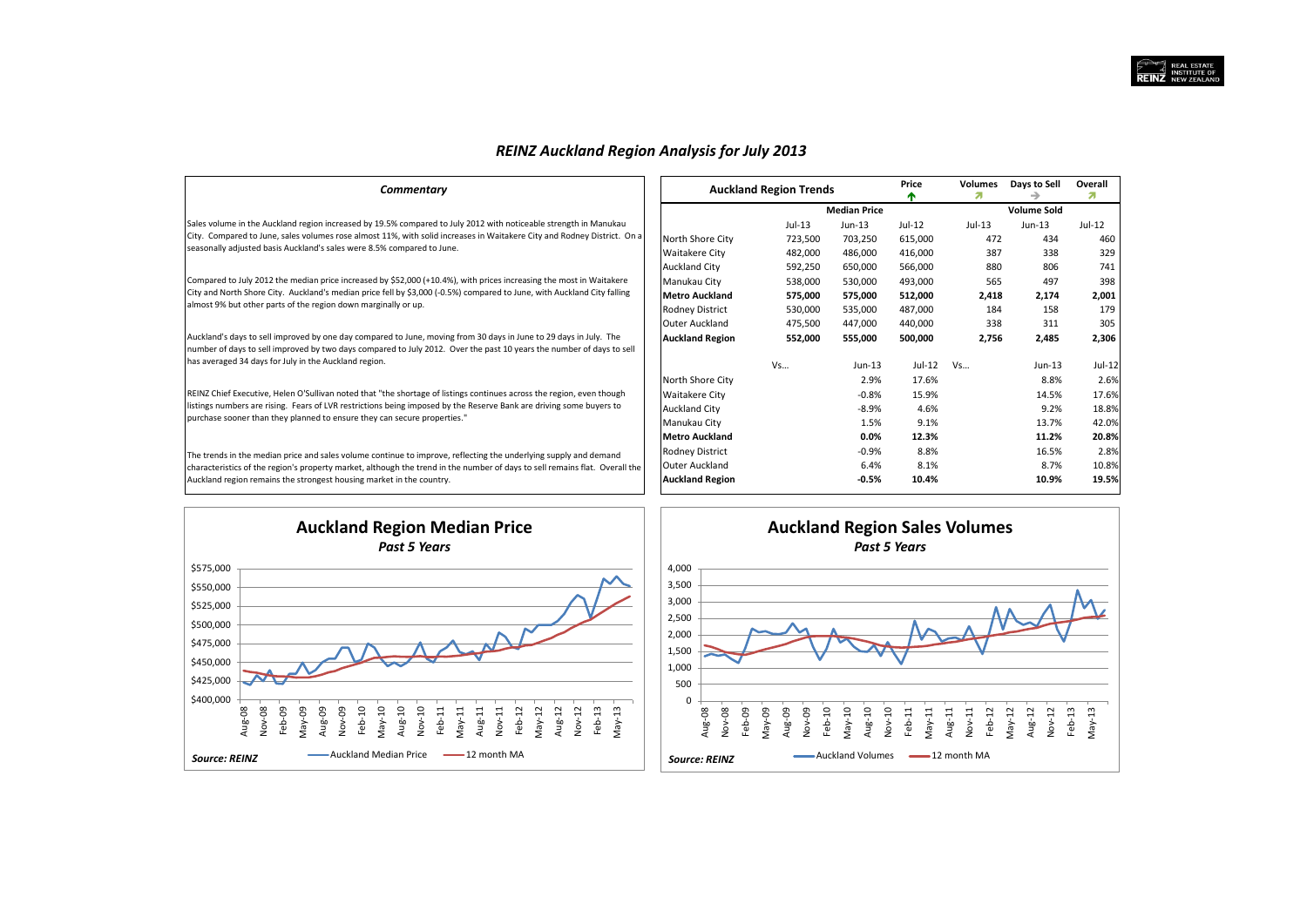# *REINZ Northland Region Analysis for July 2013*

| Commentary                                                                                                                                                                                                                                                                                                   |                   | <b>Northland Region Trends</b> |                     | Price<br>→ | Volumes | Days to Sell<br>N  | Overall<br>→ |
|--------------------------------------------------------------------------------------------------------------------------------------------------------------------------------------------------------------------------------------------------------------------------------------------------------------|-------------------|--------------------------------|---------------------|------------|---------|--------------------|--------------|
|                                                                                                                                                                                                                                                                                                              |                   |                                | <b>Median Price</b> |            |         | <b>Volume Sold</b> |              |
| Sales volume in Northland increased by 23.7% compared to July 2012, with sales up over 60% in Whangarei Country, and                                                                                                                                                                                         |                   | Jul-13                         | Jun-13              | Jul-12     | Jul-13  | Jun-13             | Jul-12       |
| up over 45% in Kerikeri. Compared to June sales volumes rose almost 10% with a sizeable jump in sales in Whangarei                                                                                                                                                                                           | Whangarei City    | 280,000                        | 283,000             | 277,500    | 65      | 75                 | 56           |
| Country, but a fall in Whangarei City.                                                                                                                                                                                                                                                                       | Whangarei Country | 440,000                        | 430,000             | 380,000    | 37      | 17                 | 23           |
|                                                                                                                                                                                                                                                                                                              | Kerikeri          | 370,000                        | 426,000             | 380,000    | 19      | 18                 | 13           |
| The median price across the region rose by \$5,700 (+1.9%) compared to June. Prices rose strongly in Whangarei Country<br>but fell elsewhere. Compared to July 2012, the median price rose by \$3,700 (+1.3%) with prices increasing strongly in                                                             | <b>Northland</b>  | 298,700                        | 293,000             | 295,000    | 172     | 157                | 139          |
| Whangarei Country.                                                                                                                                                                                                                                                                                           |                   | Vs                             | $Jun-13$            | Jul-12     | Vs      | Jun-13             | $Jul-12$     |
|                                                                                                                                                                                                                                                                                                              | Whangarei City    |                                | $-1.1%$             | 0.9%       |         | $-13.3%$           | 16.1%        |
| The number of days to sell improved by four days compared to June, from 70 days in June to 66 days in July. The                                                                                                                                                                                              | Whangarei Country |                                | 2.3%                | 15.8%      |         | 117.6%             | 60.9%        |
| number of days to sell eased by 4 days compared to July 2012. Over the past 10 years the average number of days to                                                                                                                                                                                           | Kerikeri          |                                | $-13.1%$            | $-2.6%$    |         | 5.6%               | 46.2%        |
| sell during July for Northland has been 56 days.                                                                                                                                                                                                                                                             | <b>Northland</b>  |                                | 1.9%                | 1.3%       |         | 9.6%               | 23.7%        |
| The trend in sales volumes continues to improve, with Northland having some of the strongest volume growth in New<br>Zealand at present. The median price trend has now improved to steady, although the number of days to sell trend<br>continues to ease. The overall trend for the region remains steady. |                   |                                |                     |            |         |                    |              |



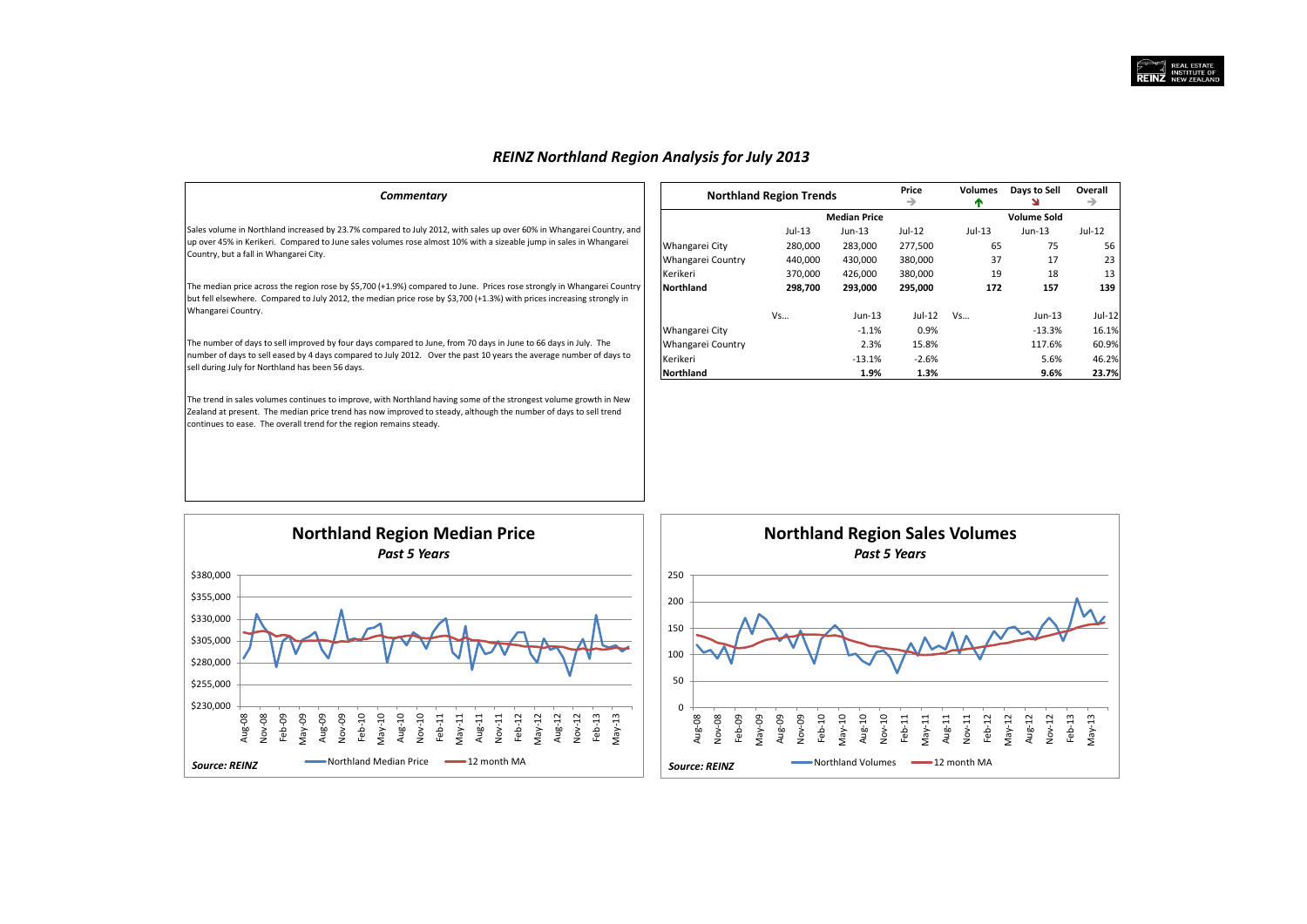Sales volumes compared to July 2012 increased by over 29%, with strong sales growth in Waikato Country, Mt Maunganui/Papamoa and Eastern BOP Country. Compared to June sales increased over 14% with only Gisborne recording a decrease in sales.

 $Commentary$ 

The median price across the region increased \$7,000 (+2.3%) compared to July 2012, with strong increases in Eastern BOP Country and Taupo. Compared to June the median price across the region fell by \$8,000 (-2.5%) with Eastern BOP Country and Taupo going against the trend with increases in sale prices.

The region's days to sell improved by one day in July compared to June, moving from 56 days in June to 55 days in July. Compared to July 2012 the number of days to sell improved by four days. The average number of days to sell during July over the past 10 years has been 48 days.

REINZ Regional Director, Philip Searle noted that "the Waikato/Bay of Plenty region is seeing solid increases in sales volume across the region, although price increases remain constrained. First home buyers and investors are active across the region with a number of cities and towns reporting shortages of good quality listings. Buyers seeking to avoid possible LVR lending restrictions are also active across the region."

The trend in median price and sales volumes are both steady, while the trend in the number of days to sell continues to ease. Overall the trend for the region continues to be steady.

| <b>Waikato/Bay of Plenty Region Trends</b> |          |                     | Price<br>→ | <b>Volumes</b><br>→ | Days to Sell<br>N  | Overall<br>→ |
|--------------------------------------------|----------|---------------------|------------|---------------------|--------------------|--------------|
|                                            |          | <b>Median Price</b> |            |                     | <b>Volume Sold</b> |              |
|                                            | $Jul-13$ | $Jun-13$            | $Jul-12$   | $Jul-13$            | $Jun-13$           | $Jul-12$     |
| Hamilton City                              | 345,000  | 335,000             | 338,820    | 252                 | 251                | 207          |
| Waikato Country                            | 250,000  | 257,000             | 246,000    | 228                 | 170                | 145          |
| Tauranga                                   | 315,000  | 345,000             | 359,500    | 126                 | 125                | 111          |
| Maunganui/Papamoa                          | 387,500  | 410,000             | 389,000    | 109                 | 81                 | 73           |
| Rotorua                                    | 254,700  | 277,500             | 275,000    | 88                  | 66                 | 90           |
| Taupo                                      | 367,500  | 317,750             | 316,500    | 48                  | 42                 | 42           |
| Eastern BOP Country                        | 250,000  | 215,000             | 190,000    | 43                  | 39                 | 28           |
| Gisborne                                   | 197.000  | 215.000             | 190.000    | 37                  | 43                 | 41           |
| Waikato/Bay of Plenty                      | 312,000  | 320,000             | 305,000    | 1,038               | 910                | 804          |
|                                            | Vs       | $Jun-13$            | $Jul-12$   | Vs                  | $Jun-13$           | $Jul-12$     |
| Hamilton City                              |          | 3.0%                | 1.8%       |                     | 0.4%               | 21.7%        |
| Waikato Country                            |          | $-2.7%$             | 1.6%       |                     | 34.1%              | 57.2%        |
| Tauranga                                   |          | $-8.7%$             | $-12.4%$   |                     | 0.8%               | 13.5%        |
| Maunganui/Papamoa                          |          | $-5.5%$             | $-0.4%$    |                     | 34.6%              | 49.3%        |
| Rotorua                                    |          | $-8.2%$             | $-7.4%$    |                     | 33.3%              | $-2.2%$      |
| Taupo                                      |          | 15.7%               | 16.1%      |                     | 14.3%              | 14.3%        |
| Eastern BOP Country                        |          | 16.3%               | 31.6%      |                     | 10.3%              | 53.6%        |
| Gisborne                                   |          | $-8.4%$             | 3.7%       |                     | $-14.0%$           | $-9.8%$      |
| Waikato/Bay of Plenty                      |          | $-2.5%$             | 2.3%       |                     | 14.1%              | 29.1%        |

![](_page_2_Figure_8.jpeg)

![](_page_2_Figure_9.jpeg)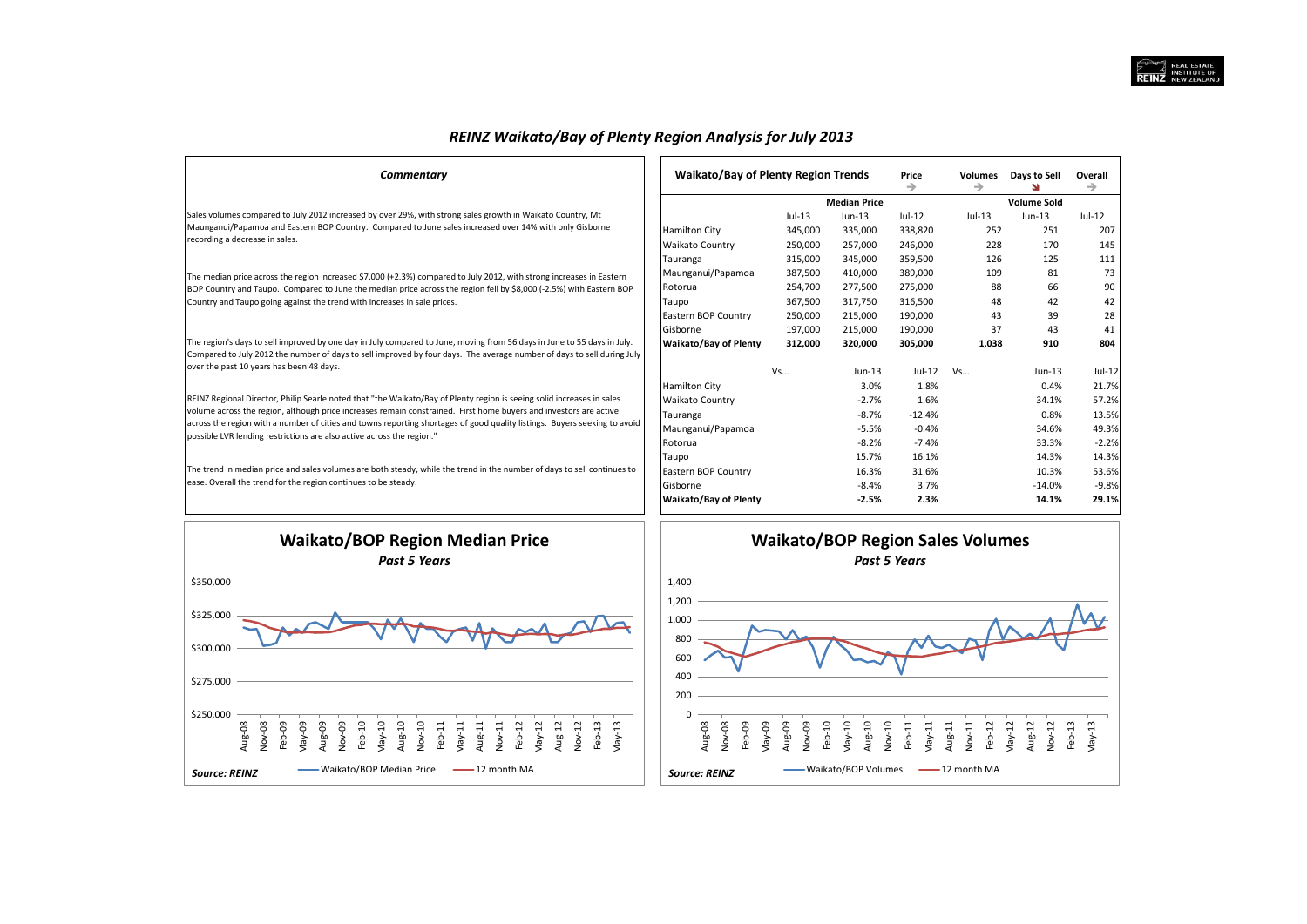## *REINZ Hawkes Bay Region Analysis for July 2013*

| Commentary                                                                                                                                                                                                                                                                                                                                   |                      | <b>Hawkes Bay Region Trends</b> |                     | Price<br>N | <b>Volumes</b> | Days to Sell       | Overall<br>¥ |
|----------------------------------------------------------------------------------------------------------------------------------------------------------------------------------------------------------------------------------------------------------------------------------------------------------------------------------------------|----------------------|---------------------------------|---------------------|------------|----------------|--------------------|--------------|
|                                                                                                                                                                                                                                                                                                                                              |                      |                                 | <b>Median Price</b> |            |                | <b>Volume Sold</b> |              |
| Sales volumes in Hawkes Bay rose by over 40% compared to June, rising strongly in Napier and Dannevirke. The increase                                                                                                                                                                                                                        |                      | Jul-13                          | Jun-13              | Jul-12     | $Jul-13$       | $Jun-13$           | Jul-12       |
| in July reflects a bounce back from weak sales in June. Compared to July 2012 sales volume increased by 8% with sales                                                                                                                                                                                                                        | Napier City          | 295,000                         | 285,000             | 285,000    | 103            | 73                 | 106          |
| falling slightly in Napier but rising across the rest of the region.                                                                                                                                                                                                                                                                         | <b>Hastings City</b> | 250,000                         | 271,000             | 260,500    | 79             | 67                 | 76           |
|                                                                                                                                                                                                                                                                                                                                              | Dannevirke           | 143,000                         | 108,500             | 136,000    | 20             | 6                  | 10           |
| The median price increased by \$5,500 (+2.0%) compared to July 2012, with prices increasing most in Napier, but falling in<br>Hastings. Compared to June the median price increased by \$3,500 (+1.3%) with prices again rising in Napier, but falling                                                                                       | <b>Hawkes Bay</b>    | 275,000                         | 271,500             | 269,500    | 227            | 162                | 210          |
| Hastings.                                                                                                                                                                                                                                                                                                                                    |                      | Vs                              | Jun-13              | Jul-12     | Vs             | $Jun-13$           | $Jul-12$     |
|                                                                                                                                                                                                                                                                                                                                              | Napier City          |                                 | 3.5%                | 3.5%       |                | 41.1%              | $-2.8%$      |
| The median days to sell for Hawkes Bay eased by four days compared to June, from 45 days in June to 49 days in July.                                                                                                                                                                                                                         | <b>Hastings City</b> |                                 | $-7.7%$             | $-4.0%$    |                | 17.9%              | 3.9%         |
| The number of days to improved by 13 days compared to July 2013. Over the past 10 years the median number of days                                                                                                                                                                                                                            | Dannevirke           |                                 | 31.8%               | 5.1%       |                | 233.3%             | 100.0%       |
| to sell for the Hawkes Bay region in July has been 49 days.                                                                                                                                                                                                                                                                                  | <b>Hawkes Bay</b>    |                                 | 1.3%                | 2.0%       |                | 40.1%              | 8.1%         |
| REINZ Chief Executive, Helen O'Sullivan noted that "an increasing shortage of listings in the most popular price brackets<br>is limiting choice for buyers, coupled with rising price expectations from vendors. Compared to last year there are more<br>first home buyers and investors in the market with good attendances at open homes." |                      |                                 |                     |            |                |                    |              |
| The median price and sales volume trends continue to ease, however, the days to sell trend is now improving, although                                                                                                                                                                                                                        |                      |                                 |                     |            |                |                    |              |

\$225,000 \$250,000 \$275,000 \$300,000 \$325,000 Aug-08 Nov-08 Feb-09 May-09 Aug-09 Nov-09 Feb-10 May-10 Aug-10 Nov-10 Feb-11 May-11 Aug-11 Nov-11 Feb-12 May-12 Aug-12 Nov-12 Feb-13 May-13 **Hawkes Bay Region Median Price** *Past 5 Years* Hawkes Bay Median Price 12 month MA *Source: REINZ*

overall the trend for the region continues to ease.

![](_page_3_Figure_4.jpeg)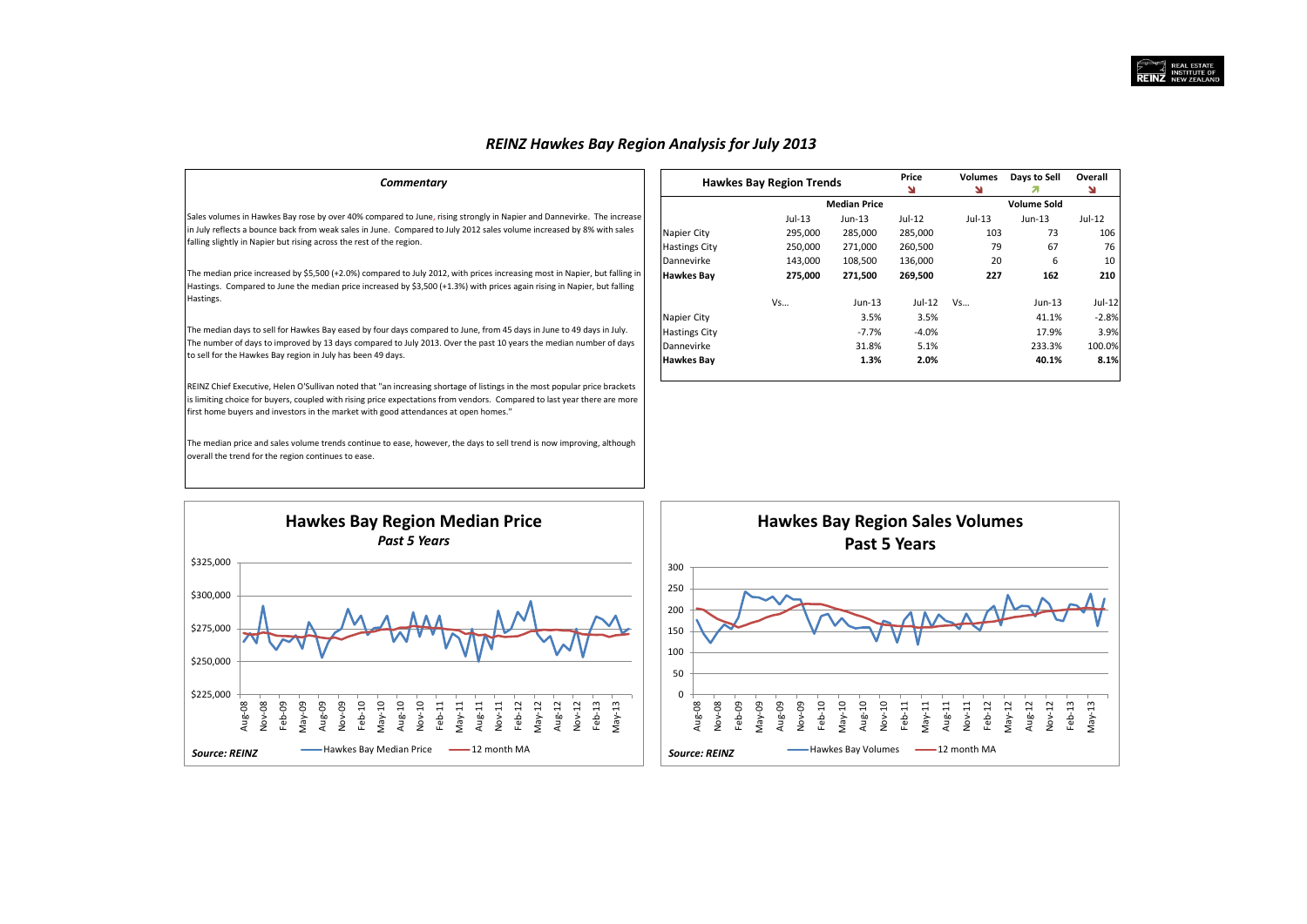## *REINZ Manawatu/Wanganui Region Analysis for July 2013*

| Commentary                                                                                                                                                                                                                                                                                                                             | Manawatu/Wanganui Region Trends |          |                     | Price    | Volumes  | Days to Sell       | Overall  |
|----------------------------------------------------------------------------------------------------------------------------------------------------------------------------------------------------------------------------------------------------------------------------------------------------------------------------------------|---------------------------------|----------|---------------------|----------|----------|--------------------|----------|
|                                                                                                                                                                                                                                                                                                                                        |                                 |          |                     | →        | N        |                    | →        |
|                                                                                                                                                                                                                                                                                                                                        |                                 |          | <b>Median Price</b> |          |          | <b>Volume Sold</b> |          |
| Sales volumes increased by more than 23% across the Manawatu/Wanganui region compared to June, with strong sales                                                                                                                                                                                                                       |                                 | $Jul-13$ | Jun-13              | Jul-12   | $Jul-13$ | $Jun-13$           | Jul-12   |
| in Levin and Wanganui. However, compared to July 2012, sales fell by 0.7% with sales easing in Palmerston North and                                                                                                                                                                                                                    | Palmerston North                | 285,000  | 276,250             | 275,000  | 116      | 104                | 118      |
| Feilding, but rises in other parts of the region recorded.                                                                                                                                                                                                                                                                             | Feilding                        | 258,000  | 205,000             | 236,250  | 35       | 28                 | 36       |
|                                                                                                                                                                                                                                                                                                                                        | Levin                           | 155,000  | 200,000             | 225,000  | 37       | 25                 | 27       |
| The median price across the region increased by \$9,000 (+4.1%) compared to June with Feilding seeing an increase of                                                                                                                                                                                                                   | Wanganui                        | 190,000  | 170,750             | 161,500  | 55       | 34                 | 44       |
| more than 25%. Compared to July 2012 the median price rose by \$5,000 (+2.2%) with a 17.6% increase in Wanganui, but<br>a more than 30% fall in Levin.                                                                                                                                                                                 | Manawatu/Wanganui               | 230,000  | 221,000             | 225,000  | 291      | 236                | 293      |
|                                                                                                                                                                                                                                                                                                                                        |                                 | Vs       | $Jun-13$            | Jul-12   | Vs       | Jun-13             | $Jul-12$ |
| The number of days to sell eased by 12 days compared to June, from 46 days in June to 58 days in July. Compared to July                                                                                                                                                                                                                | Palmerston North                |          | 3.2%                | 3.6%     |          | 11.5%              | $-1.7%$  |
| 2012 the number of days to sell eased by eight days. Over the past 10 years the median number of days to sell across                                                                                                                                                                                                                   | Feilding                        |          | 25.9%               | 9.2%     |          | 25.0%              | $-2.8%$  |
| the Manawatu / Wanganui region in July has averaged 46 days.                                                                                                                                                                                                                                                                           | Levin                           |          | $-22.5%$            | $-31.1%$ |          | 48.0%              | 37.0%    |
|                                                                                                                                                                                                                                                                                                                                        | Wanganui                        |          | 11.3%               | 17.6%    |          | 61.8%              | 25.0%    |
| REINZ Chief Executive, Helen O'Sullivan noted that "investors continues to be mostly absent from the<br>Manawatu/Wanganui region, although first home buyers are active, driven to some extent by fears of the Reserve Bank<br>imposing LVR limits on housing loans; as a result most of the activity is in the lower price brackets." | Manawatu/Wanganui               |          | 4.1%                | 2.2%     |          | 23.3%              | $-0.7%$  |
| The median price and days to sell trends continue to be steady, although the sales volume trend continues to ease.<br>Overall the trend for the region remains steady.                                                                                                                                                                 |                                 |          |                     |          |          |                    |          |

![](_page_4_Figure_3.jpeg)

![](_page_4_Figure_4.jpeg)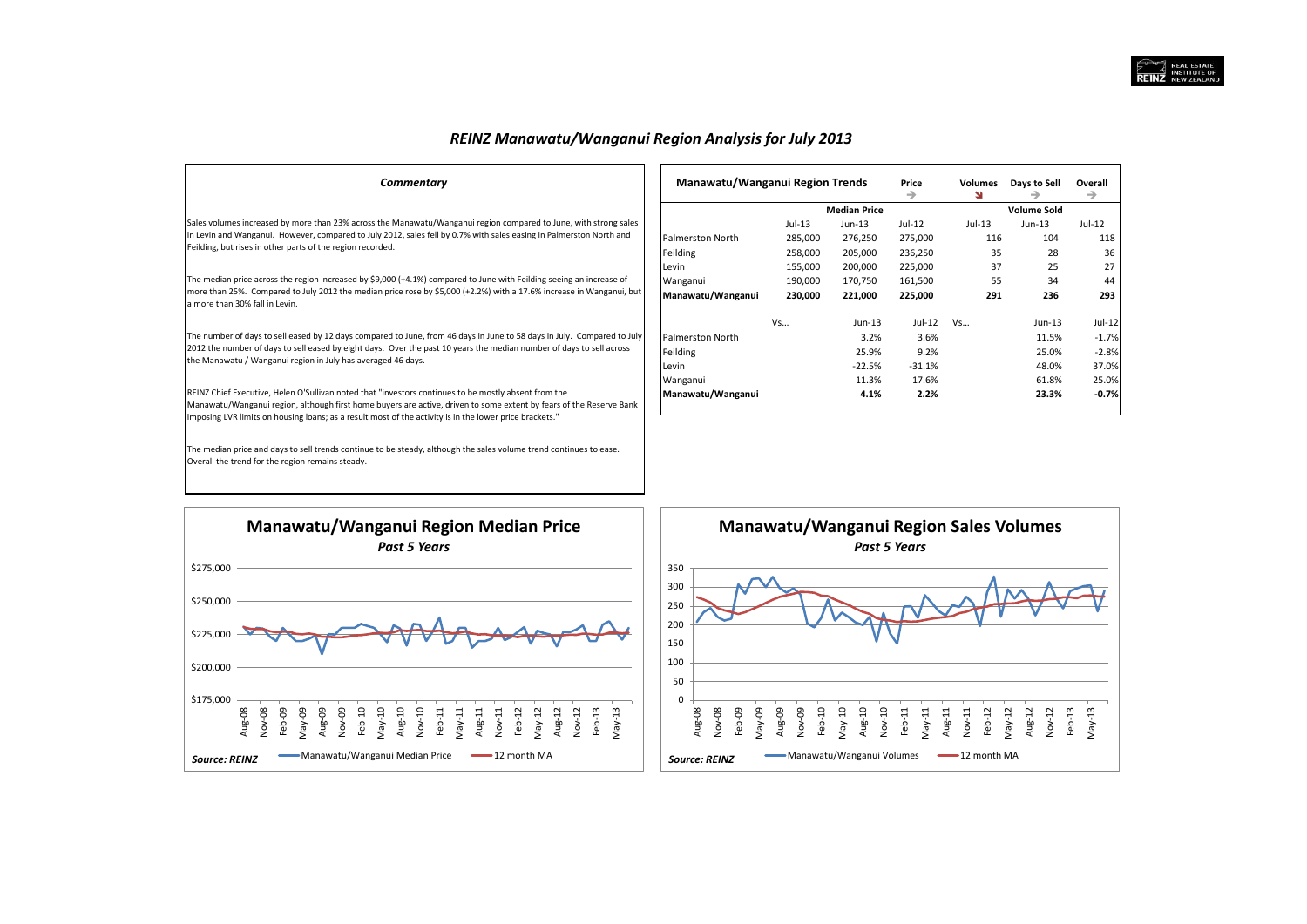## *REINZ Taranaki Region Analysis for July 2013*

| Commentary                                                                                                                                                                                                                                                                                                                                                                                                                                                                                        | <b>Taranaki Region Trends</b> |          |                     | Price<br>я | Volumes<br>N | Days to Sell       | Overall  |
|---------------------------------------------------------------------------------------------------------------------------------------------------------------------------------------------------------------------------------------------------------------------------------------------------------------------------------------------------------------------------------------------------------------------------------------------------------------------------------------------------|-------------------------------|----------|---------------------|------------|--------------|--------------------|----------|
|                                                                                                                                                                                                                                                                                                                                                                                                                                                                                                   |                               |          | <b>Median Price</b> |            |              | <b>Volume Sold</b> |          |
| Sales volume for the Taranaki region fell by 6.8% compared to June, with a drop of almost half in Taranaki Country,                                                                                                                                                                                                                                                                                                                                                                               |                               | $Jul-13$ | Jun-13              | $Jul-12$   | $Jul-13$     | $Jun-13$           | $Jul-12$ |
|                                                                                                                                                                                                                                                                                                                                                                                                                                                                                                   | New Plymouth                  | 322,500  | 349,280             | 301,000    | 78           | 74                 | 80       |
|                                                                                                                                                                                                                                                                                                                                                                                                                                                                                                   | Taranaki Country              | 227,500  | 223,000             | 219,000    | 18           | 33                 | 31       |
|                                                                                                                                                                                                                                                                                                                                                                                                                                                                                                   | <b>Bell Block</b>             | 337,500  | 379,500             | 330,000    | 12           | 12                 |          |
| The median price across the region increased by \$34,500 (+13.2%) compared to July 2012, with an increase of more than                                                                                                                                                                                                                                                                                                                                                                            | Hawera                        | 249,000  | 228,000             | 185,000    | 17           | 17                 | 33       |
| 34% in Hawera and solid increases elsewhere in the region. Compared to June prices increased by \$12,100 (+4.3%) with<br>pricing rising in Hawera and Taranaki Country but falling elsewhere across the region.                                                                                                                                                                                                                                                                                   | Taranaki                      | 295,500  | 283,400             | 261,000    | 150          | 161                | 179      |
|                                                                                                                                                                                                                                                                                                                                                                                                                                                                                                   |                               | Vs       | $Jun-13$            | Jul-12     | Vs           | $Jun-13$           | Jul-12   |
| although sales in New Plymouth were up 5%. Compared to July 2012 sales volume fell by over 16% with falls across<br>most of the region, although sales in Bell Block increased more than 70%.<br>The number of days to sell improved by 26 days compared to June, from 76 days in June to 50 days in July. Compared to<br>July 2012 the number of days to sell improved by four days. Over the past 10 years the median number of days to sell<br>across the region in July has averaged 45 days. | New Plymouth                  |          | $-7.7%$             | 7.1%       |              | 5.4%               | $-2.5%$  |
|                                                                                                                                                                                                                                                                                                                                                                                                                                                                                                   | Taranaki Country              |          | 2.0%                | 3.9%       |              | $-45.5%$           | $-41.9%$ |
|                                                                                                                                                                                                                                                                                                                                                                                                                                                                                                   | <b>Bell Block</b>             |          | $-11.1%$            | 2.3%       |              | 0.0%               | 71.4%    |
|                                                                                                                                                                                                                                                                                                                                                                                                                                                                                                   | Hawera                        |          | 9.2%                | 34.6%      |              | 0.0%               | $-48.5%$ |
| REINZ Chief Executive, Helen O'Sullivan noted that "both investors and first home buyers are active in the market, with                                                                                                                                                                                                                                                                                                                                                                           | Taranaki                      |          | 4.3%                | 13.2%      |              | $-6.8%$            | $-16.2%$ |
| all buyers being focused on value for money, although vendor expectations are rising. However, the shortage of listings<br>is becoming an increasing problem, limiting buyer choice."                                                                                                                                                                                                                                                                                                             |                               |          |                     |            |              |                    |          |
| The trend in median price continues to improve, although the volume trend continues to ease. The days to sell trend has<br>improved from easing to steady. The overall trend for the region remains steady.                                                                                                                                                                                                                                                                                       |                               |          |                     |            |              |                    |          |
|                                                                                                                                                                                                                                                                                                                                                                                                                                                                                                   |                               |          |                     |            |              |                    |          |

![](_page_5_Figure_3.jpeg)

*REINZ Wellington Region Analysis for July 2013*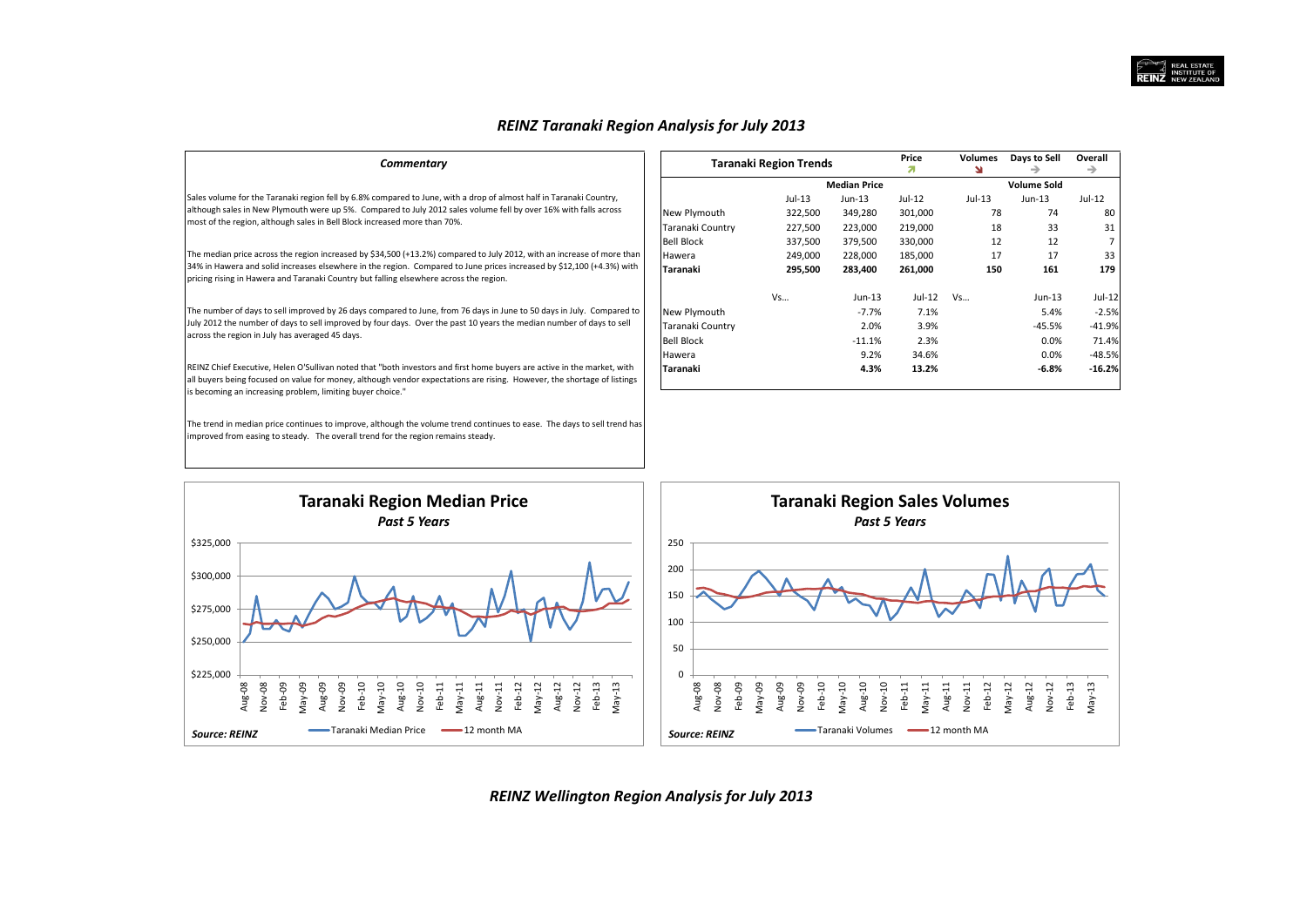| Commentary                                                                                                                                                                                                                                                                                           |                     | <b>Wellington Region Trends</b> |                     | Price<br>я | <b>Volumes</b><br>N | Days to Sell       | Overall<br>→ |
|------------------------------------------------------------------------------------------------------------------------------------------------------------------------------------------------------------------------------------------------------------------------------------------------------|---------------------|---------------------------------|---------------------|------------|---------------------|--------------------|--------------|
|                                                                                                                                                                                                                                                                                                      |                     |                                 | <b>Median Price</b> |            |                     | <b>Volume Sold</b> |              |
| The median price for the Wellington region increased by \$25,000 (+6.8%) compared to June 2012, with Western and                                                                                                                                                                                     |                     | $Jul-13$                        | Jun-13              | $Jul-12$   | $Jul-13$            | $Jun-13$           | $Jul-12$     |
| Southern Wellington having the largest increases. Compared to June the region's median price eased by \$10,000 (-2.5%)                                                                                                                                                                               | <b>Upper Hutt</b>   | 330,000                         | 343,000             | 330,000    | 55                  | 55                 | 63           |
| with the noticeable falls in Central Wellington, Eastern Wellington and Hutt Valley.                                                                                                                                                                                                                 | <b>Hutt Valley</b>  | 317,750                         | 382,000             | 330,000    | 102                 | 112                | 127          |
|                                                                                                                                                                                                                                                                                                      | Northern Wellington | 461,000                         | 485,000             | 455,000    | 76                  | 69                 | 63           |
| Compared to June sales volumes increased by 3.9% with sales rising in Central and Northern, but flat to falling elsewhere                                                                                                                                                                            | Central Wellington  | 390,000                         | 493,000             | 418,000    | 49                  | 37                 | 46           |
| in the region. Compared to July 2012 sales volumes were steady, with weakness in Upper Hutt, Eastern Wellington and                                                                                                                                                                                  | Eastern Wellington  | 475,000                         | 535,000             | 551,250    | 29                  | 43                 | 36           |
| Hutt Valley being offset by rises in Wellington City.                                                                                                                                                                                                                                                | Western Wellington  | 620,644                         | 545,000             | 507,000    | 33                  | 33                 | 25           |
|                                                                                                                                                                                                                                                                                                      | Southern Wellington | 553,556                         | 515,000             | 500,000    | 34                  | 37                 | 33           |
| The number of days to sell eased by six days compared to June moving from 37 days in June to 43 days in July.<br>Compared to July 2012 the number of days to sell was steady at 43 days. Over the past 10 years the median number of<br>days to sell in July has averaged 39 days across the region. | Pukerua Bay / Tawa  | 399,500                         | 355,000             | 373,500    | 74                  | 74                 | 72           |
|                                                                                                                                                                                                                                                                                                      | Wellington          | 390,000                         | 400,000             | 365,000    | 613                 | 590                | 613          |
|                                                                                                                                                                                                                                                                                                      |                     | Vs                              | $Jun-13$            | Jul-12     | Vs                  | $Jun-13$           | Jul-12       |
| The trend in the median price is continuing to improve, however, the volume trend is now easing and the days to sell                                                                                                                                                                                 | <b>Upper Hutt</b>   |                                 | $-3.8%$             | 0.0%       |                     | $0.0\%$            | $-12.7%$     |
| trend is now improving. The overall trend for the Wellington region is now steady.                                                                                                                                                                                                                   | <b>Hutt Valley</b>  |                                 | $-16.8%$            | $-3.7%$    |                     | $-8.9%$            | $-19.7%$     |
|                                                                                                                                                                                                                                                                                                      | Northern Wellington |                                 | $-4.9%$             | 1.3%       |                     | 10.1%              | 20.6%        |
|                                                                                                                                                                                                                                                                                                      | Central Wellington  |                                 | $-20.9%$            | $-6.7%$    |                     | 32.4%              | 6.5%         |
|                                                                                                                                                                                                                                                                                                      | Eastern Wellington  |                                 | $-11.2%$            | $-13.8%$   |                     | $-32.6%$           | $-19.4%$     |
|                                                                                                                                                                                                                                                                                                      | Western Wellington  |                                 | 13.9%               | 22.4%      |                     | $0.0\%$            | 32.0%        |
|                                                                                                                                                                                                                                                                                                      | Southern Wellington |                                 | 7.5%                | 10.7%      |                     | $-8.1%$            | 3.0%         |
|                                                                                                                                                                                                                                                                                                      | Pukerua Bay / Tawa  |                                 | 12.5%               | 7.0%       |                     | $0.0\%$            | 2.8%         |
|                                                                                                                                                                                                                                                                                                      | Wellington          |                                 | $-2.5%$             | 6.8%       |                     | 3.9%               | 0.0%         |

![](_page_6_Figure_2.jpeg)

![](_page_6_Figure_3.jpeg)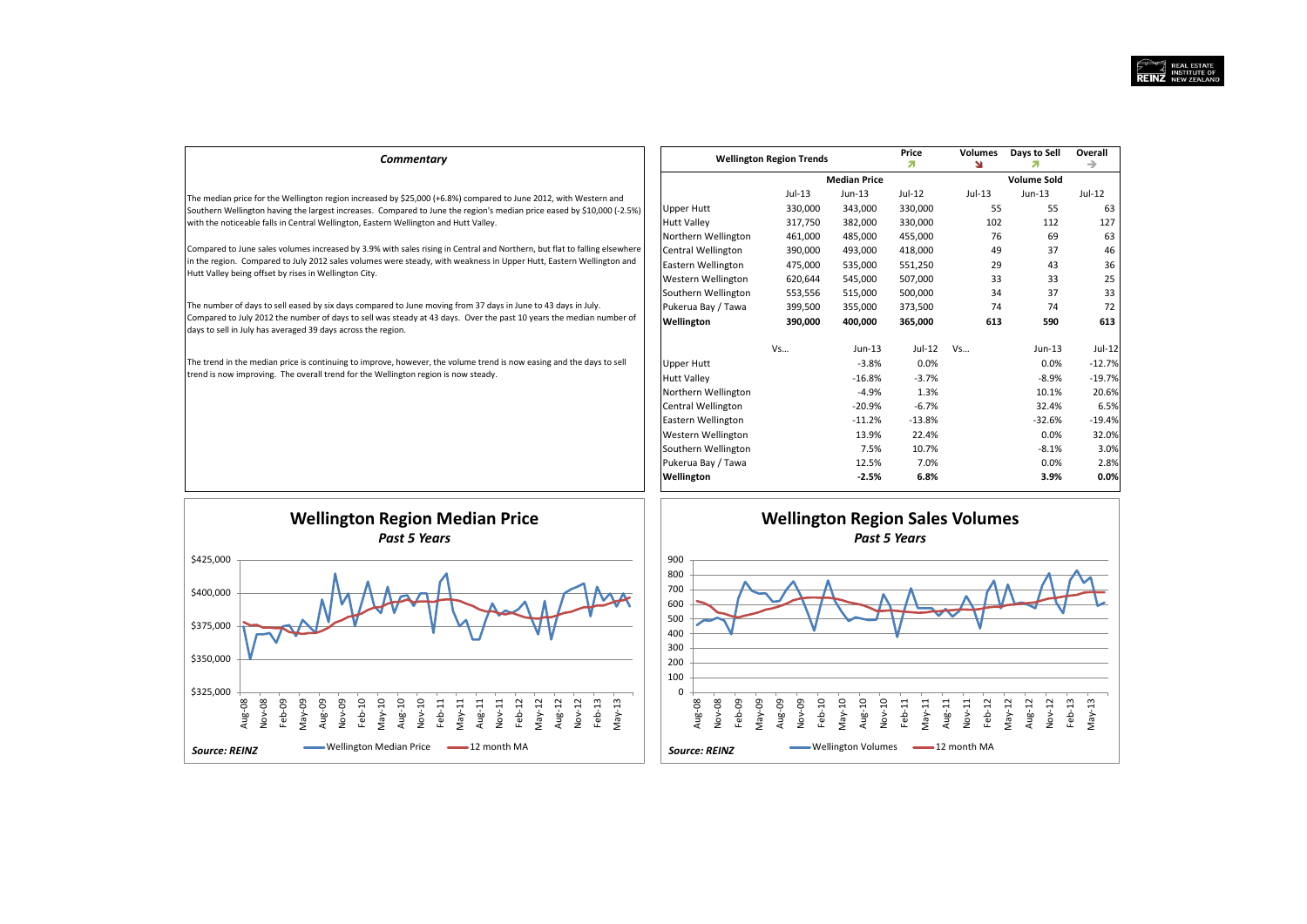## *REINZ Nelson/Marlborough Region Analysis for July 2013*

| Commentary                                                                                                                                                                                                                                                                               | Nelson/Marlborough Region Trends |          |                     | Price<br>я | Volumes | Days to Sell       | Overall<br>→ |
|------------------------------------------------------------------------------------------------------------------------------------------------------------------------------------------------------------------------------------------------------------------------------------------|----------------------------------|----------|---------------------|------------|---------|--------------------|--------------|
|                                                                                                                                                                                                                                                                                          |                                  |          | <b>Median Price</b> |            |         | <b>Volume Sold</b> |              |
| The median price across the region rose by \$345,000 (+14.6%) compared to July 2012 with solid price increases in                                                                                                                                                                        |                                  | $Jul-13$ | $Jun-13$            | Jul-12     | Jul-13  | $Jun-13$           | Jul-12       |
| Motueka and Marlborough/Kaikoura. Compared to June the median price increased by \$3,750 (+1.1%) with prices rising                                                                                                                                                                      | Nelson City                      | 345,500  | 351,000             | 350,100    | 88      | 70                 | 60           |
| in Marlborough/Kaikoura but easing elsewhere.                                                                                                                                                                                                                                            | Richmond                         | 399,750  | 410,000             | 381,000    | 22      | 17                 | 19           |
|                                                                                                                                                                                                                                                                                          | Motueka                          | 359,500  | 377,000             | 294,000    | 20      | 24                 | 18           |
| Sales volume compared to July 2012 was 15.8% higher with a 46.7% increase in Nelson City and a good increase in                                                                                                                                                                          | Marlborough/Kaikoura             | 295,000  | 285,000             | 266,000    | 81      | 85                 | 81           |
| Richmond. Compared to June sales volumes increased 6.4% with 25%+ increases in Nelson City and Richmond, but falls<br>in Motueka and Marlborough/Kaikoura.                                                                                                                               | Nelson/Marlborough               | 345,000  | 341,250             | 301,000    | 234     | 220                | 202          |
|                                                                                                                                                                                                                                                                                          |                                  | Vs       | Jun-13              | Jul-12     | Vs      | Jun-13             | $Jul-12$     |
| The number of days to sell eased by three days compared to June, from 39 days in June to 42 days in July. Compared to                                                                                                                                                                    | Nelson City                      |          | $-1.6%$             | $-1.3%$    |         | 25.7%              | 46.7%        |
| July 2012 the number of days to sell eased by four days. Over the past 10 years the average number of days to sell in                                                                                                                                                                    | Richmond                         |          | $-2.5%$             | 4.9%       |         | 29.4%              | 15.8%        |
| July across the region has been 41 days.                                                                                                                                                                                                                                                 | Motueka                          |          | $-4.6%$             | 22.3%      |         | $-16.7%$           | 11.1%        |
|                                                                                                                                                                                                                                                                                          | Marlborough/Kaikoura             |          | 3.5%                | 10.9%      |         | $-4.7%$            | 0.0%         |
| REINZ Chief Executive, Helen O'Sullivan noted that "the market remains active with higher numbers going through open<br>homes compared to last year and first home buyers active. Listings remain in short supply, although vendors appear to<br>be realistic about price expectations." | Nelson/Marlborough               |          | 1.1%                | 14.6%      |         | 6.4%               | 15.8%        |
| The median price trend continues to improve, although the volume trend is now easing. The days to sell                                                                                                                                                                                   |                                  |          |                     |            |         |                    |              |

![](_page_7_Figure_3.jpeg)

trends remain steady. The overall trend for the region continues to be steady.

![](_page_7_Figure_4.jpeg)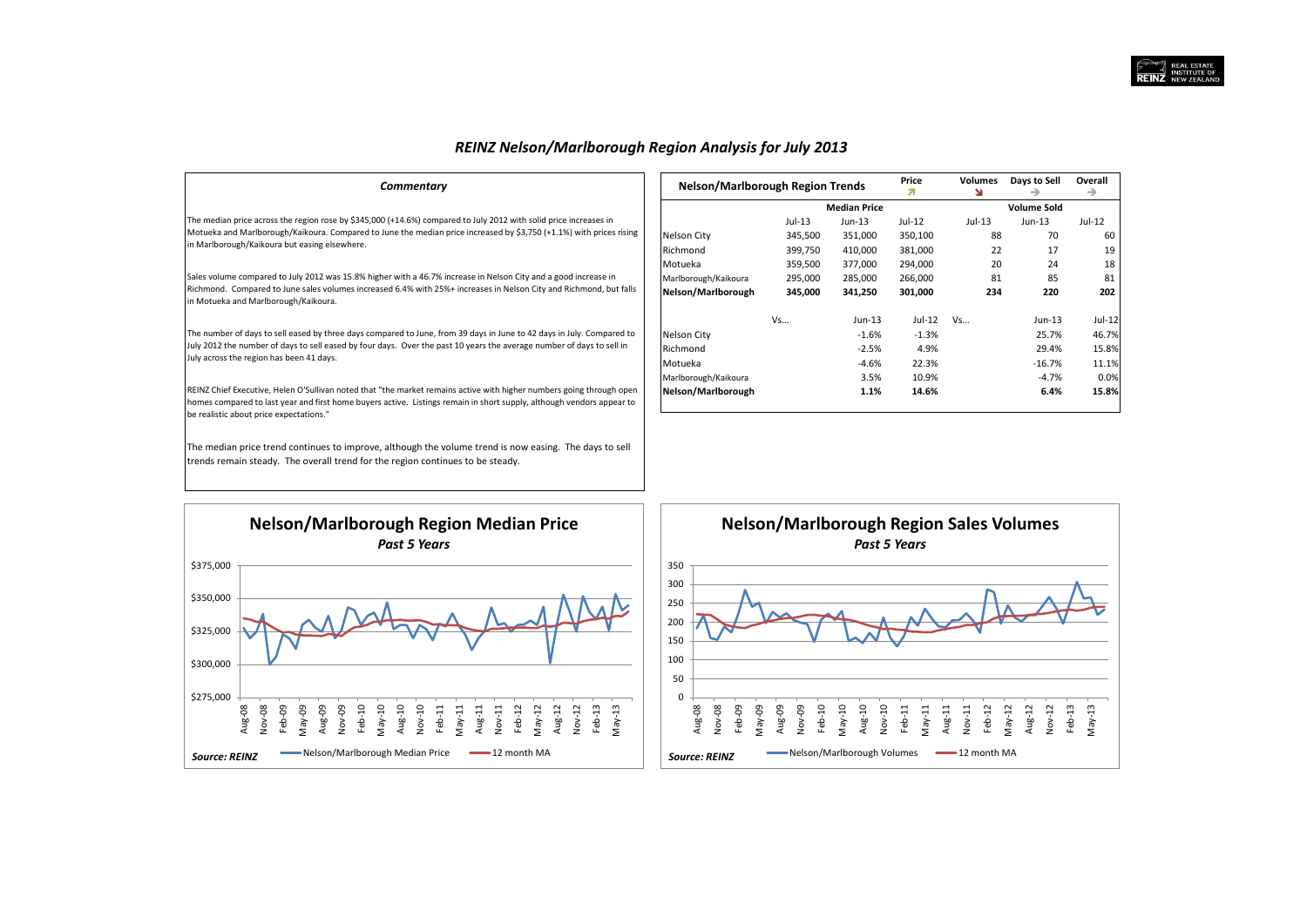Overall  $\mathbf{z}$ 

 $Jul-12$ 

454  $31$ 

 $25$ 

34

57

39

38 745

 $Jul-12$ 

10.1%

 $-12.9%$ 

20.0%

58.8%

 $-7.0%$ 

20.5%

 $-18.4%$ 10.1%

| <b>REINZ Canterbury/Westland Region Analysis for July 2013</b> |  |  |
|----------------------------------------------------------------|--|--|
|----------------------------------------------------------------|--|--|

| Commentary                                                                                                                                                                                                                                    | Canterbury/Westland Region Trends |          | Price<br>я          | <b>Volumes</b><br>N | Days to Sell |                    |
|-----------------------------------------------------------------------------------------------------------------------------------------------------------------------------------------------------------------------------------------------|-----------------------------------|----------|---------------------|---------------------|--------------|--------------------|
|                                                                                                                                                                                                                                               |                                   |          | <b>Median Price</b> |                     |              | <b>Volume Sold</b> |
| Sales volume across the region increased by 10.1% compared to July 2012 with a strong increase in Mid-Canterbury and                                                                                                                          |                                   | $Jul-13$ | $Jun-13$            | $Jul-12$            | $Jul-13$     | $Jun-13$           |
| good increases in North and South Canterbury. Compared to June sales volume increased 6.1% with South Canterbury                                                                                                                              | Christchurch                      | 385,000  | 380,000             | 354,500             | 500          | 479                |
| and West Coast seeing the largest increases.                                                                                                                                                                                                  | Rangiora                          | 412,000  | 386,000             | 335,000             | 27           | 28                 |
|                                                                                                                                                                                                                                               | North Canterbury                  | 356,250  | 425,000             | 348,000             | 30           | 31                 |
| The median price increased by \$25,000 (+7.5%) compared to July 2012 with Rangiora seeing a 23% increase and South                                                                                                                            | Mid-Canterbury                    | 300,000  | 265,000             | 276,500             | 54           | 49                 |
| Canterbury a 9.5% increase. Compared to June the median price eased by \$5,000 (-1.4%) with prices in North                                                                                                                                   | Timaru                            | 268,500  | 263,500             | 270,000             | 53           | 54                 |
| Canterbury and West Coast falling the most.                                                                                                                                                                                                   | South Canterbury                  | 228,000  | 235,000             | 208,250             | 47           | 31                 |
|                                                                                                                                                                                                                                               | West Coast                        | 195,000  | 240,000             | 215,000             | 31           | 21                 |
| REINZ Regional Director, Tony McPherson commented that "investors are still showing strong demand for properties in<br>Christchurch due to increasing rents and the general shortage of properties across the city. Listings continue to be a | Canterbury/Westland               | 360,000  | 365,000             | 335,000             | 820          | 773                |
| challenge as are continued insurance issues for both buyers and sellers with some properties requiring wiring                                                                                                                                 |                                   | Vs       | $Jun-13$            | Jul-12              | Vs           | Jun-13             |
| certificates."                                                                                                                                                                                                                                | Christchurch                      |          | 1.3%                | 8.6%                |              | 4.4%               |
|                                                                                                                                                                                                                                               | Rangiora                          |          | 6.7%                | 23.0%               |              | $-3.6%$            |
| The number of days to sell eased by two days compared to June, from 26 days in June to 28 days in July. Canterbury /                                                                                                                          | North Canterbury                  |          | $-16.2%$            | 2.4%                |              | $-3.2%$            |
| Westland continues to have the shortest number of days to sell across the country.                                                                                                                                                            | Mid-Canterbury                    |          | 13.2%               | 8.5%                |              | 10.2%              |
|                                                                                                                                                                                                                                               | Timaru                            |          | 1.9%                | $-0.6%$             |              | $-1.9%$            |
| The median price trend continues to improve, although the sales volume trend continues to ease. The days to sell trend                                                                                                                        | South Canterbury                  |          | $-3.0%$             | 9.5%                |              | 51.6%              |
| is now improving more strongly, with the overall trend for the region now improving.                                                                                                                                                          | West Coast                        |          | $-18.8%$            | $-9.3%$             |              | 47.6%              |
|                                                                                                                                                                                                                                               | Canterbury/Westland               |          | $-1.4%$             | 7.5%                |              | 6.1%               |

![](_page_8_Figure_3.jpeg)

![](_page_8_Figure_4.jpeg)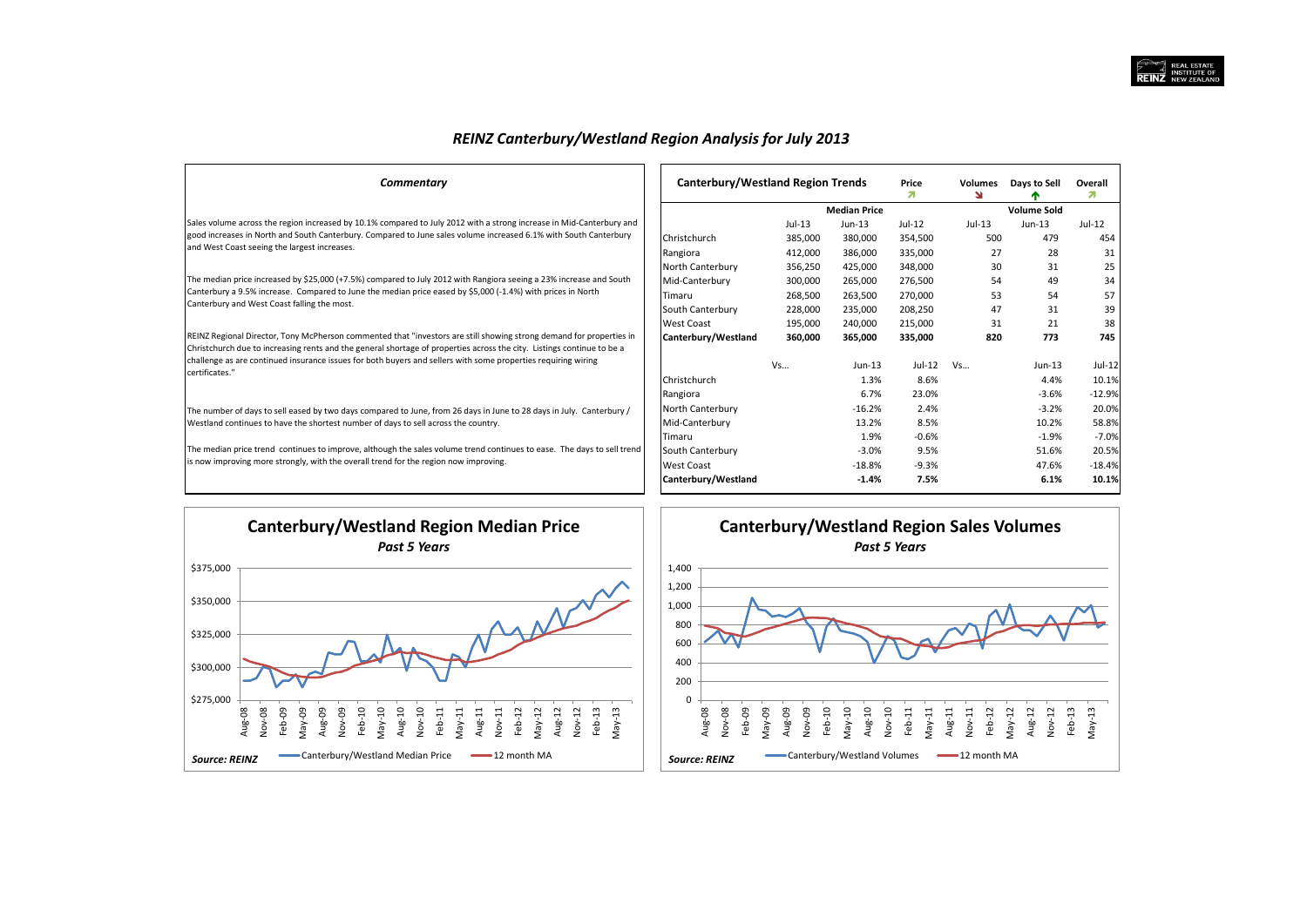## *REINZ Central Otago Lakes Region Analysis for July 2013*

| Commentary                                                                                                                                                                                                                                                                        |                                                                               | Price<br><b>Central Otago Lakes Region Trends</b><br>я |                     |          | Volumes<br>۷ | Days to Sell       | Overall<br>Л |
|-----------------------------------------------------------------------------------------------------------------------------------------------------------------------------------------------------------------------------------------------------------------------------------|-------------------------------------------------------------------------------|--------------------------------------------------------|---------------------|----------|--------------|--------------------|--------------|
|                                                                                                                                                                                                                                                                                   |                                                                               |                                                        | <b>Median Price</b> |          |              | <b>Volume Sold</b> |              |
| Sales volume for the Central Otago Lakes Region increased by almost 20% compared to July 2012 with sales up by more                                                                                                                                                               |                                                                               | $Jul-13$                                               | Jun-13              | $Jul-12$ | $Jul-13$     | $Jun-13$           | $Jul-12$     |
| than 50% in Queenstown. Compared to June sales fell over 17%, with a drop of more than one third in Central but                                                                                                                                                                   | Central                                                                       | 395,000                                                | 373,500             | 355,000  | 42           | 66                 | 44           |
| Queenstown seeing an increase of 11%.                                                                                                                                                                                                                                             | Queenstown                                                                    | 525,000                                                | 517,500             | 563,750  | 49           | 44                 | 32           |
|                                                                                                                                                                                                                                                                                   | <b>Central Otago Lakes</b>                                                    | 478,000                                                | 410,000             | 420,000  | 91           | 110                | 76           |
| The median price across the region rose by \$68,000 (+16.6%) compared to June. Compared to July 2012 prices also rose                                                                                                                                                             |                                                                               |                                                        |                     |          |              |                    |              |
| \$58,000 (+13.8%) with prices rising in Central, but falling in Queenstown.                                                                                                                                                                                                       |                                                                               | Vs                                                     | $Jun-13$            | Jul-12   | Vs           | Jun-13             | $Jul-12$     |
|                                                                                                                                                                                                                                                                                   | Central                                                                       |                                                        | 5.8%                | 11.3%    |              | $-36.4%$           | $-4.5%$      |
|                                                                                                                                                                                                                                                                                   | Queenstown                                                                    |                                                        | 1.4%                | $-6.9%$  |              | 11.4%              | 53.1%        |
| The number of days to sell fell by 21 days compared to June, from 40 days in June to 61 days in July. Compared to July<br>2012 the number of days to sell also improved by 15 days. Over the past 10 years the median number of days to sell<br>during July has averaged 82 days. | <b>Central Otago Lakes</b>                                                    |                                                        | 16.6%               | 13.8%    |              | $-17.3%$           | 19.7%        |
| REINZ Chief Executive, Helen O'Sullivan commented that "the number of listings in the Central Otago Lakes region<br>remains a concern with increasing interest from both first home buyers and investors."                                                                        |                                                                               |                                                        |                     |          |              |                    |              |
| The median price trend continues to improve, with the days to sell trend now improving more strongly. Against this, the<br>volume trend continues to ease. Overall the trend for the region is now improving.                                                                     |                                                                               |                                                        |                     |          |              |                    |              |
| <b>Central Otago Lakes Region Median Price</b><br><b>Past 5 Years</b><br>\$575,000                                                                                                                                                                                                | <b>Central Otago Lakes Region Sales Volumes</b><br><b>Past 5 Years</b><br>140 |                                                        |                     |          |              |                    |              |

![](_page_9_Figure_3.jpeg)

*REINZ Otago Region Analysis for July 2013*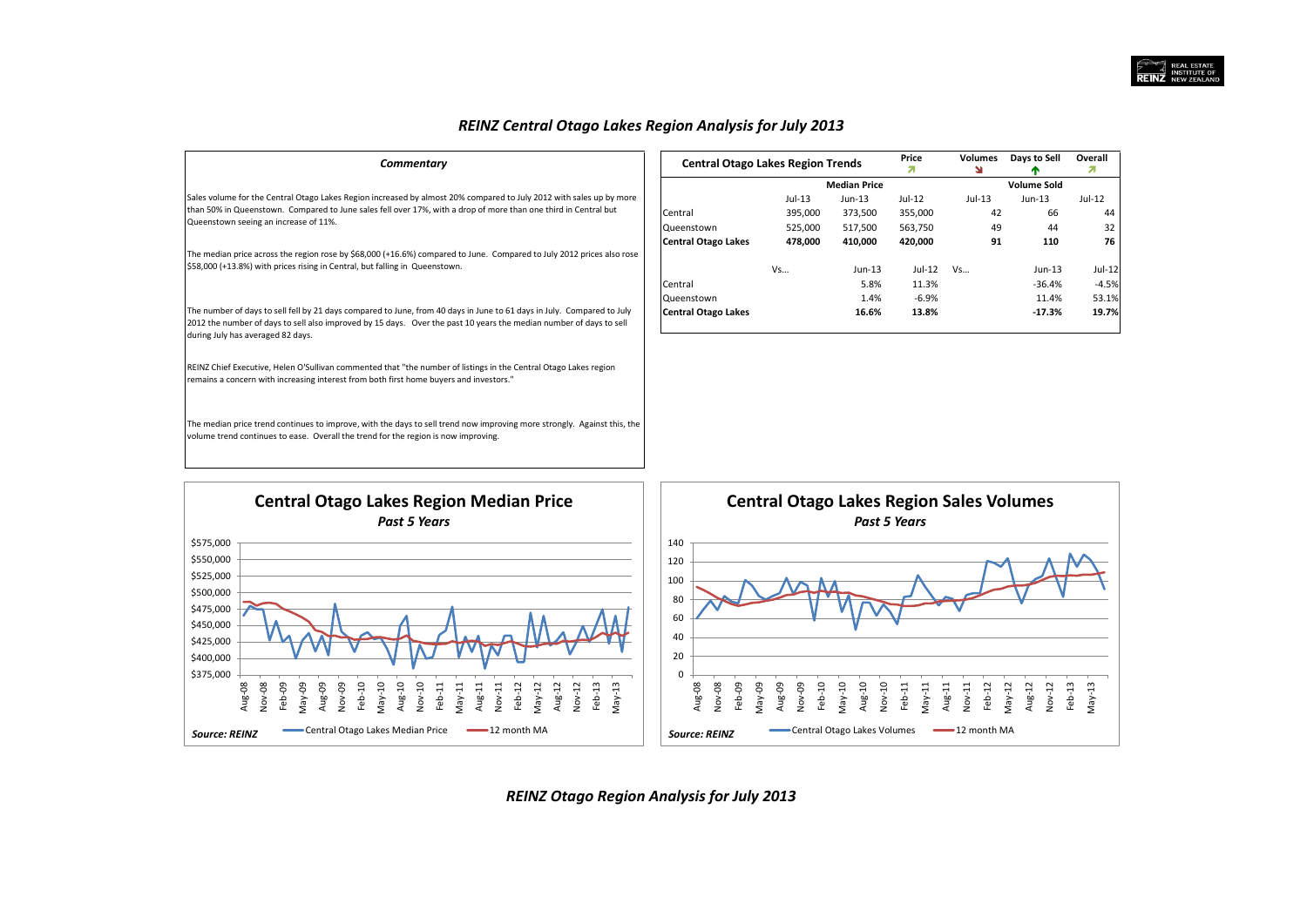| Commentary                                                                                                                                                                                                                                                                                   |                | <b>Otago Region Trends</b> |                     | Price<br>л. | <b>Volumes</b><br>N | Days to Sell       | Overall<br>$\rightarrow$ |
|----------------------------------------------------------------------------------------------------------------------------------------------------------------------------------------------------------------------------------------------------------------------------------------------|----------------|----------------------------|---------------------|-------------|---------------------|--------------------|--------------------------|
|                                                                                                                                                                                                                                                                                              |                |                            | <b>Median Price</b> |             |                     | <b>Volume Sold</b> |                          |
| The median price across Otago increased by \$20,778 (+8.4%) compared with July 2012 to reach a new record high.                                                                                                                                                                              |                | $Jul-13$                   | Jun-13              | Jul-12      | $Jul-13$            | $Jun-13$           | Jul-12                   |
| Prices increased almost 10% in Dunedin, although prices eased in South Otago. Compared to June the median price                                                                                                                                                                              | <b>Dunedin</b> | 280,000                    | 266,875             | 254,750     | 177                 | 150                | 166                      |
| increased by \$21,778 (+8.9%) with prices rising in Dunedin but falling in North and South Otago.                                                                                                                                                                                            | North Otago    | 206,000                    | 221,500             | 199,000     | 43                  | 36                 | 21                       |
|                                                                                                                                                                                                                                                                                              | South Otago    | 154,850                    | 164,000             | 176,500     | 16                  | 22                 | 14                       |
| Sale volumes increased 16.5% compared to July 2012 with sales up over 100% in North Otago. Compared to June sales<br>volumes rose by almost 13% with a 19% increase in North Otago and an 18% increase in Dunedin.                                                                           | Otago          | 266,778                    | 245,000             | 246,000     | 240                 | 213                | 206                      |
|                                                                                                                                                                                                                                                                                              |                | Vs                         | $Jun-13$            | Jul-12      | Vs                  | Jun-13             | $Jul-12$                 |
|                                                                                                                                                                                                                                                                                              | Dunedin        |                            | 4.9%                | 9.9%        |                     | 18.0%              | 6.6%                     |
| The number of days to sell in Otago eased by two days compared to June, from 39 days in June to 41 days in July.                                                                                                                                                                             | North Otago    |                            | $-7.0%$             | 3.5%        |                     | 19.4%              | 104.8%                   |
| Compared to July 2012 the number of days to sell was steady at 41 days. Over the past 10 years the number of days to                                                                                                                                                                         | South Otago    |                            | $-5.6%$             | $-12.3%$    |                     | $-27.3%$           | 14.3%                    |
| sell in July for the Otago region has been 42 days.                                                                                                                                                                                                                                          | Otago          |                            | 8.9%                | 8.4%        |                     | 12.7%              | 16.5%                    |
| REINZ Chief Executive, Helen O'Sullivan commented that "the new record median price in Otago reflects the tightening<br>supply of houses for sale and increase demand from buyers. Some potential vendors are concerned about repurchasing<br>in a rising market and are reluctant to sell." |                |                            |                     |             |                     |                    |                          |
| The trend in the median price continues to improve, however, the trend in sales volume and days to sell have now<br>started to ease. The overall the trend for Otago remains steady.                                                                                                         |                |                            |                     |             |                     |                    |                          |

![](_page_10_Figure_2.jpeg)

*REINZ Southland Region Analysis for July 2013*